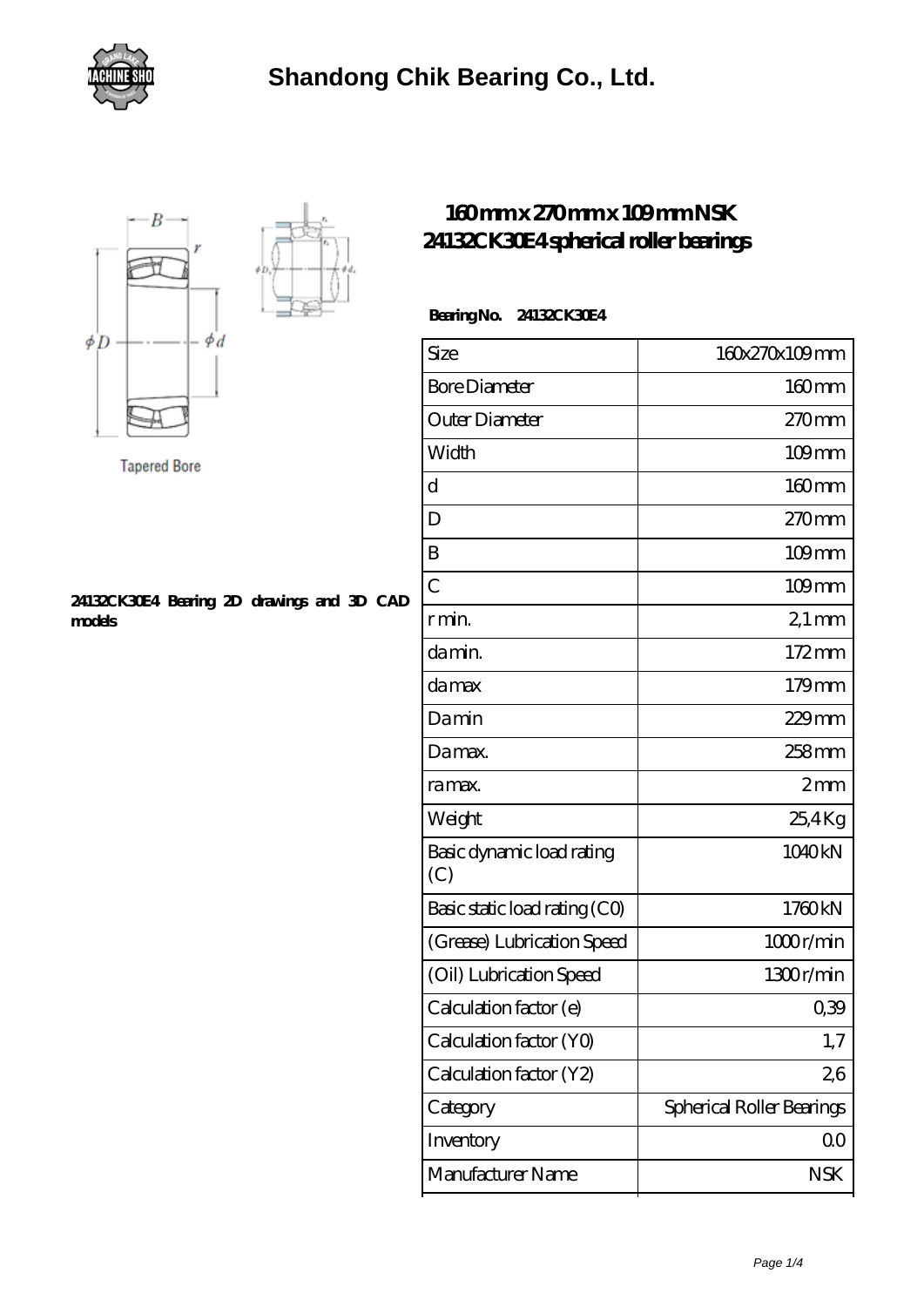

## **[Shandong Chik Bearing Co., Ltd.](https://gwenknighton.com)**

| Minimum Buy Quantity      | N/A                                                                                                                                                                                                               |
|---------------------------|-------------------------------------------------------------------------------------------------------------------------------------------------------------------------------------------------------------------|
| Weight/Kilogram           | 25                                                                                                                                                                                                                |
| Product Group             | <b>BO4311</b>                                                                                                                                                                                                     |
| Internal Clearance        | CO-Medium                                                                                                                                                                                                         |
| Mounting Method           | Adapter Mount                                                                                                                                                                                                     |
| Rolling Element           | Spherical Roller Bearing                                                                                                                                                                                          |
| <b>Bore Profile</b>       | Tapered                                                                                                                                                                                                           |
| Cage Material             | Steel                                                                                                                                                                                                             |
| Enclosure                 | Open                                                                                                                                                                                                              |
| Number of Rows of Rollers | Double Row                                                                                                                                                                                                        |
| Relubricatable            | Yes                                                                                                                                                                                                               |
| Withdrawal Sleeve         | AH24132 (Specify bore)                                                                                                                                                                                            |
| Inch - Metric             | Metric                                                                                                                                                                                                            |
| Long Description          | 160MM Tapered Bore;<br>270MM Outside Diameter;<br>109MM Width:<br>CO Medium Clearance;<br>Adapter Mount; Double<br>Row of Spherical Roller<br>Bearings; Steel Cage<br>Material; Open Enclosure;<br>Relubricatable |
| <b>Other Features</b>     | Order adapter or<br>withdrawal sleeve or nut<br>separately. Others may be<br>available                                                                                                                            |
| Category                  | Spherical Roller Bearing                                                                                                                                                                                          |
| <b>UNSPSC</b>             | 31171510                                                                                                                                                                                                          |
| Harmonized Tariff Code    | 84823080                                                                                                                                                                                                          |
| Noun                      | Bearing                                                                                                                                                                                                           |
| Keyword String            | Spherical                                                                                                                                                                                                         |
| Manufacturer URL          | http://www.nskamericas.co<br>m                                                                                                                                                                                    |
| Manufacturer Item Number  | 24132CK30E4                                                                                                                                                                                                       |
| Weight/LBS                | 25                                                                                                                                                                                                                |
| Width                     | 4.291 Inch   109 Millimeter                                                                                                                                                                                       |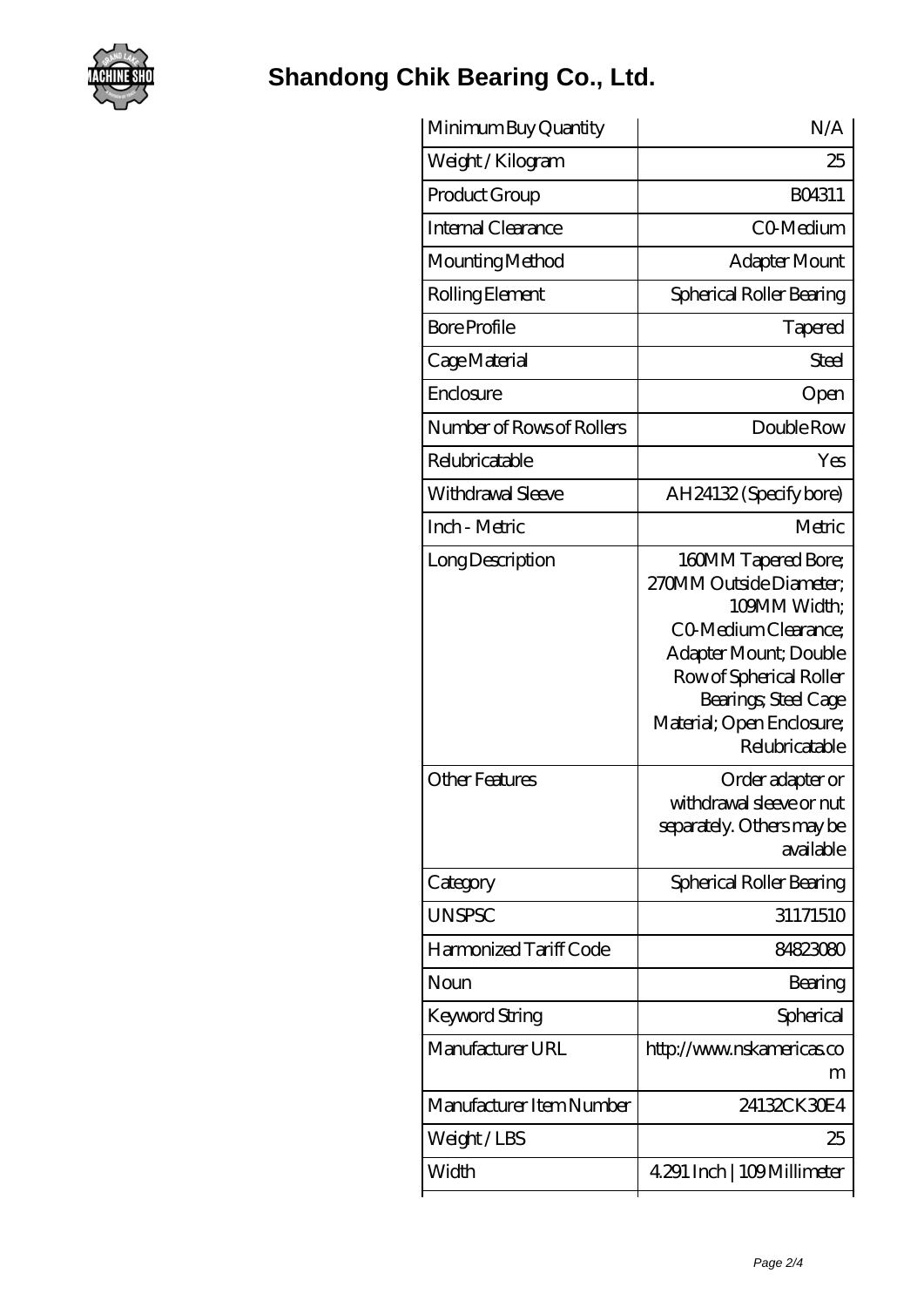

| Bore             | 6.299 Inch   160 Millimeter |
|------------------|-----------------------------|
| Outside Diameter | 1063Inch   270Millimeter    |
| Y <sub>3</sub>   | 1.7                         |
| hidYobi          | 24132CK30E4                 |
| LangID           | $\mathbf{1}$                |
| Y1               | 1.7                         |
| D                | 270                         |
| Y <sub>2</sub>   | 26                          |
| Macharpm         | $\overline{O}$              |
| $B_{-}$          | 109                         |
| damin            | 172                         |
| hidTable         | ecat_NSSPHR                 |
| Oil rpm          | 1300                        |
| Y <sub>O</sub>   | 1.7                         |
| mass             | 25.4                        |
| GRS rpm          | 1000                        |
| ra               | $\overline{2}$              |
| TSR rpm          | 1300                        |
| CO               | 1760                        |
| DE               | 242037                      |
| X <sub>O</sub>   | 1                           |
| Prod_Type3       | SRB_CTB_TB                  |
| X1               | 1                           |
| X <sub>2</sub>   | 067                         |
| <b>SIR</b>       | 435                         |
| $\mathbf e$      | 039                         |
| DA               | 28                          |
| bomp             | 24132CK30E4                 |
| $Z_{-}$          | $\infty$                    |
| ALP2             | 30                          |
| ALP1             | 14                          |
| ALP3             | 0                           |
|                  |                             |